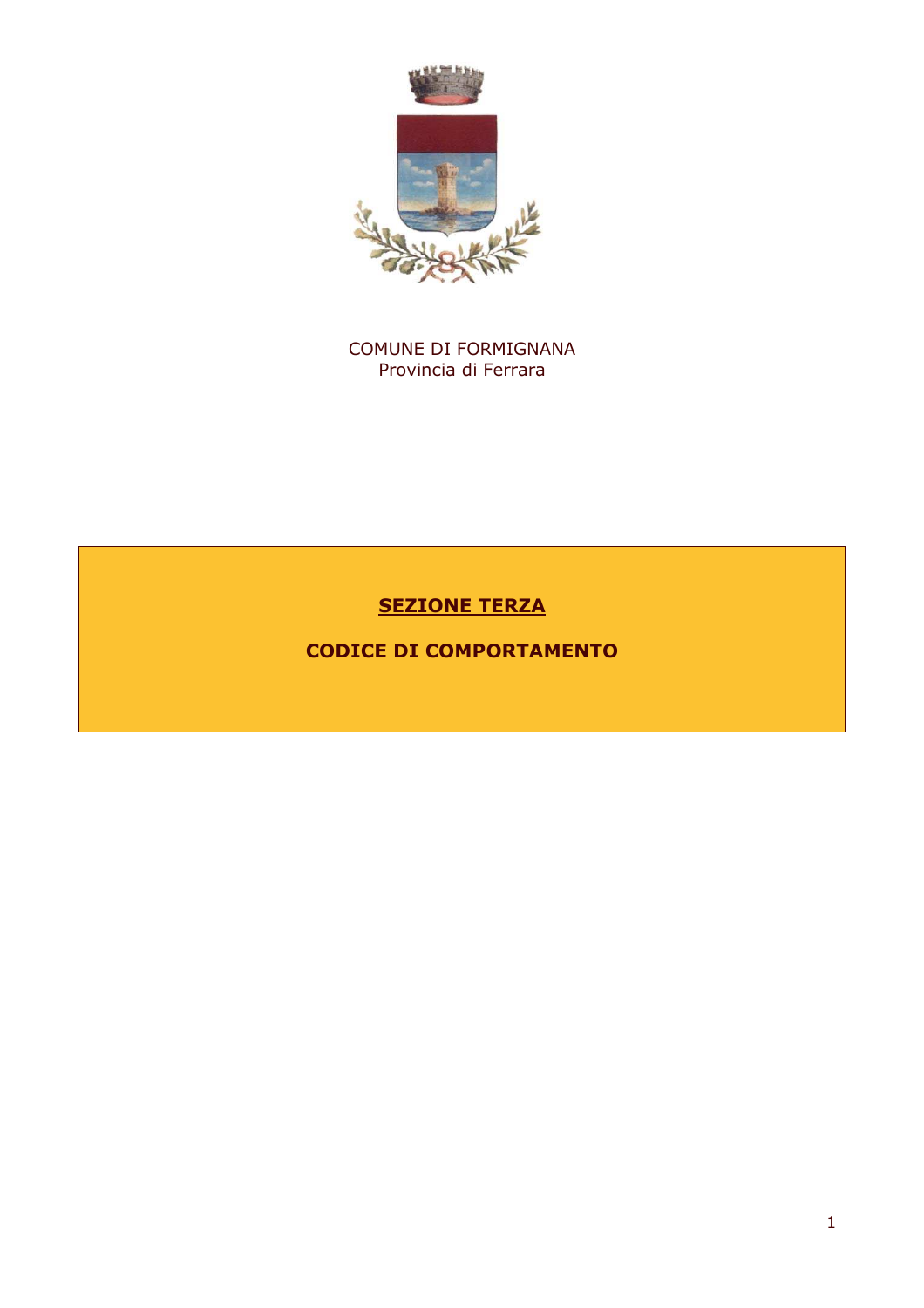# **Indice**

| <b>ART. 1 Disposizione di carattere generale</b>                                                                | pag. 3  |
|-----------------------------------------------------------------------------------------------------------------|---------|
| <b>ART. 2 Ambito di applicazione</b>                                                                            | pag. 3  |
| <b>ART. 3 Principi generali</b>                                                                                 | pag. 4  |
| ART. 4 Regali, compensi e altre utilità                                                                         | pag. 5  |
| ART. 5 Partecipazione ad associazioni e organizzazioni                                                          | pag. 5  |
| ART. 6 Comunicazione degli interessi finanziari e obbligo di astensione in caso di conflitti<br>d'interesse     | pag. 6  |
| ART. 7 Obbligo di astensione - procedura                                                                        | pag. 7  |
| <b>ART. 8 Prevenzione della corruzione</b>                                                                      | pag. 7  |
| <b>ART. 9 Trasparenza e tracciabilità</b>                                                                       | pag. 8  |
| ART. 10 Comportamento nei rapporti privati                                                                      | pag. 9  |
| <b>ART. 11 Comportamento in servizio</b>                                                                        | pag. 9  |
| <b>ART. 12 Rapporti con il pubblico</b>                                                                         | pag. 10 |
| ART. 13 Disposizioni particolari per i Responsabili di Servizio incaricati di Posizione<br><b>Organizzativa</b> | pag. 11 |
| ART. 14 Contratti ed altri atti negoziali                                                                       | pag. 13 |
| ART. 15 Vigilanza, monitoraggio e attività formative                                                            | pag. 14 |
| ART. 16 Responsabilità conseguente alla violazione dei doveri del codice                                        | pag. 15 |
| <b>ART. 17 Disposizioni finali e abrogazioni</b>                                                                | pag. 15 |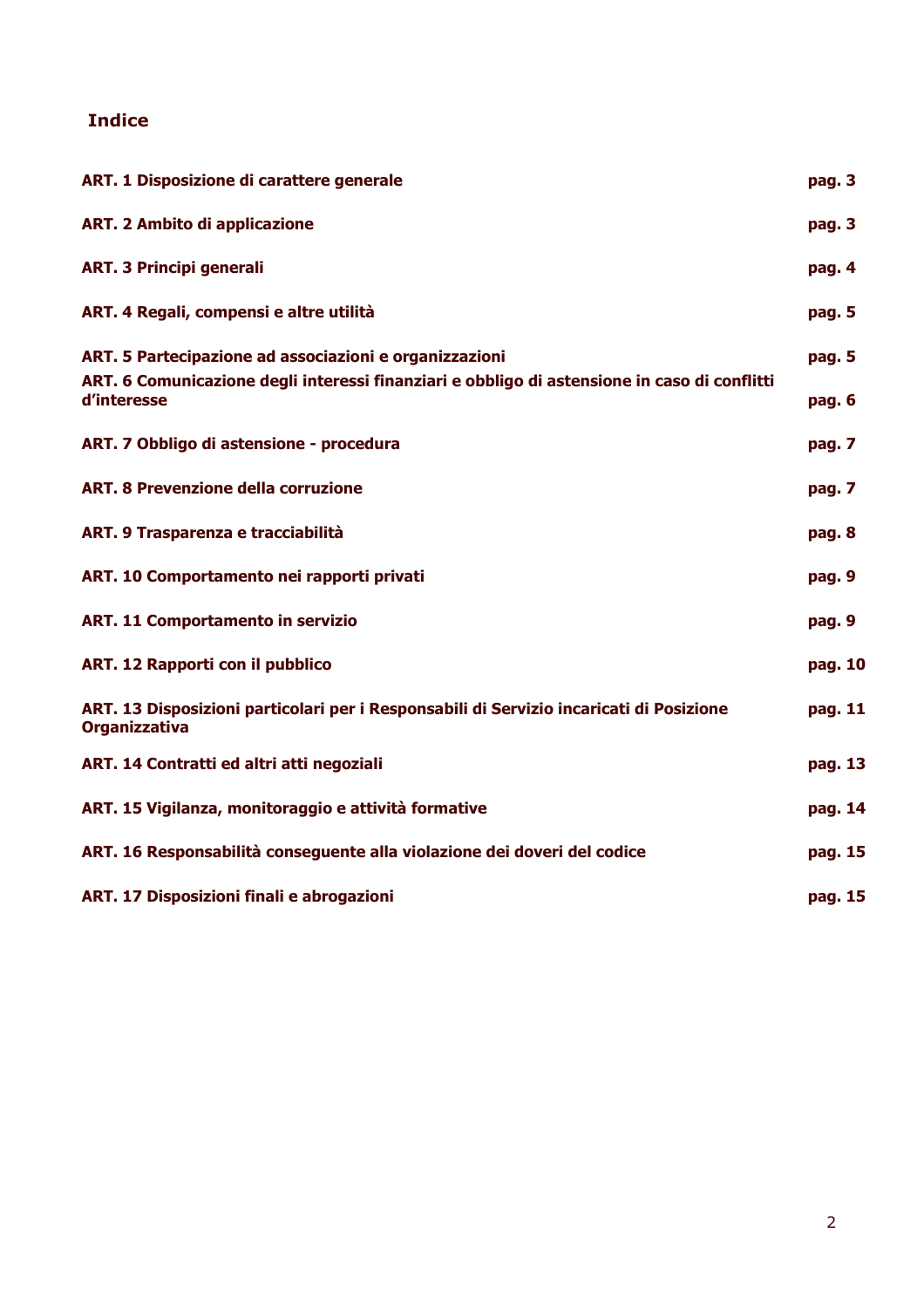

# **COMUNE DI FORMIGNANA PROVINCIA DI FERRARA**

Via Vittoria, n. 29 Formignana (Ferrara) c.a.p. 44035 C.F. 00229710389

# Codice di comportamento specificativo ed integrativo del Regolamento recante il codice di comportamento dei dipendenti pubblici a norma dell'art. 54 DLGS n. 165/2001 approvato con DPR 16.4.2013 n. 62

# **Art. 1**

# Disposizioni di carattere generale

- 1. Il presente Codice di comportamento, di seguito denominato "Codice", definisce, ai fini dell'articolo 54 del decreto legislativo 30 marzo 2001, n. 165, i doveri minimi di diligenza, lealtà, imparzialità e buona condotta che tutti i dipendenti del Comune di Formignana sono tenuti ad osservare.
- 2. Le previsioni del presente Codice integrano e specificano, ai sensi dell'art. 54, comma 5 del D. Lgs. 165/2001 il Codice di comportamento dei dipendenti pubblici approvato con DPR 16.04.2013 n. 62 a norma dell'art. 54 D. Lgs. n. 165/2001 di sequito denominato " CODICE GENERALE ", i cui contenuti si applicano generalmente nel pubblico impiego privatizzato.
- 3. Il presente Codice rappresenta una delle principali "azioni e misure" di attuazione delle strategie di prevenzione della corruzione a livello locale. Esso, pertanto costituisce elemento essenziale del Piano triennale per la prevenzione della corruzione del Comune di Formignana e ne è parte integrante e sostanziale.

# **Art. 2** Ambito di applicazione

- 1. Il presente codice si applica tutti i dipendenti del Comune di Formignana, ivi compresi i Responsabili di Servizio titolari di incarichi di Posizione Organizzativa interni ed esterni.
- 2. Per quanto compatibili, gli obblighi di condotta previsti dal presente Codice si estendono a tutti i collaboratori e consulenti del Comune ed a coloro che operano negli uffici di diretta collaborazione degli Organi politici.
- 3. Sono, altresì, soggetti alle regole di condotta contenute nel presente Codice: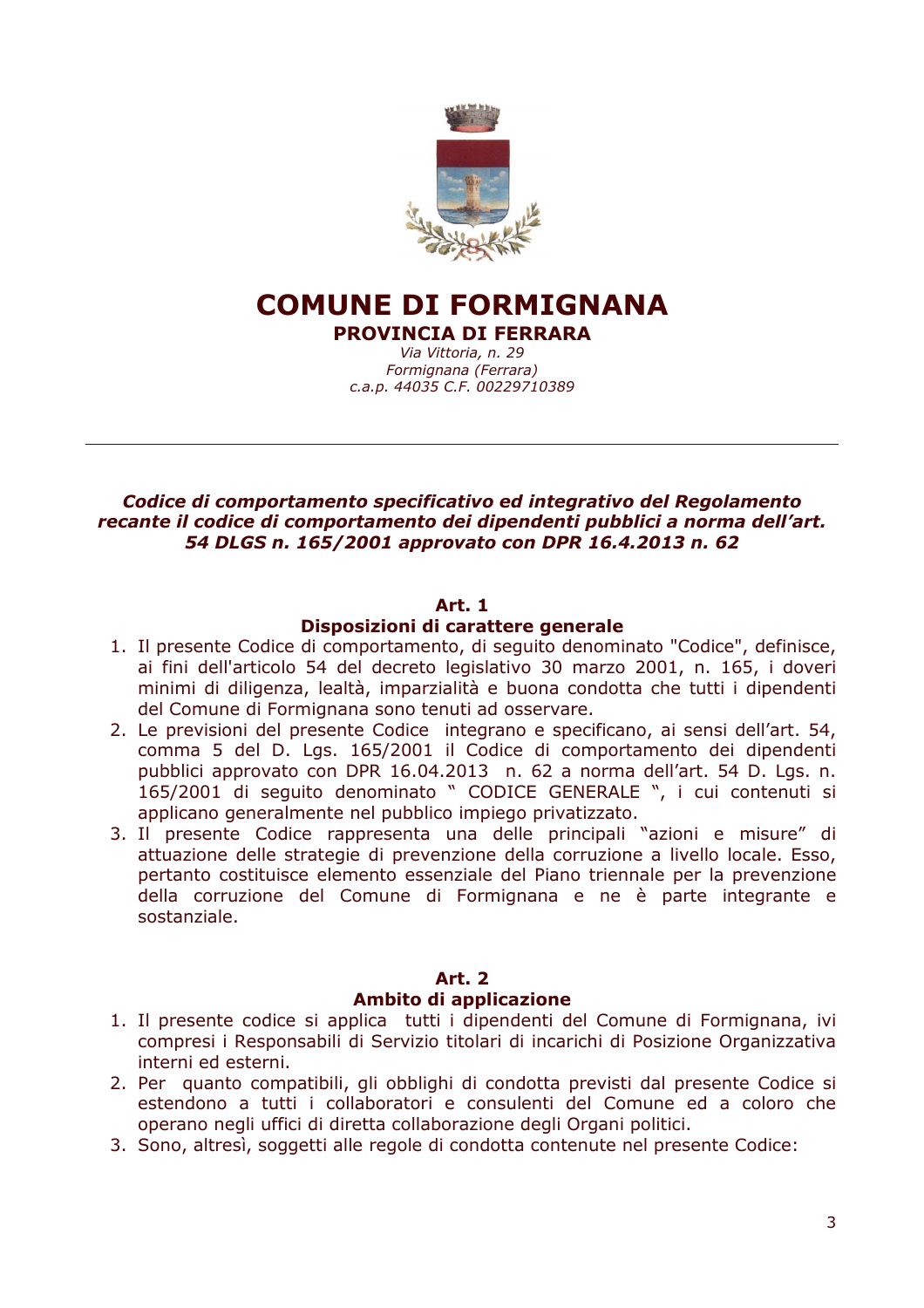- coloro che svolgano attività professionali in proprio, se queste sono regolate, finanziate o comunque retribuite dal Comune di Formignana che conferisce l'incarico;
- gli appaltatori ed i concessionari, nonché i collaboratori a qualsiasi titolo di imprese fornitrici di lavori, servizi o forniture, che operano in favore del Comune di Formignana.
- 4. A tale fine, nei bandi, negli atti di incarico e nei contratti, è fatto obbligo di inserire apposita disposizione secondo la quale l'incaricato, il professionista, il prestatore d'opera, il concessionario, l'appaltatore, dovranno attenersi, personalmente e tramite il personale preposto, agli obblighi di condotta, per quanto compatibili, previsti dal Codice di comportamento adottato da questo ente. I suddetti atti dovranno, altresì, contenere una clausola risolutiva espressa connessa alla violazione degli obblighi contenuti nel presente Codice. A tal fine all'atto di conferimento dell'incarico o all'atto di stipulazione del contratto - di concessione o d'appalto, il presente Codice dovrà essere consegnato in copia al professionista o al titolare o legale rappresentante della ditta sottoscrittrice.

# Principi generali

- 1. Come previsto dal "Codice Generale" il dipendente del Comune di Formignana osserva la Costituzione, servendo la Nazione ed il proprio Comune con disciplina ed onore e conformando la propria condotta ai principi di buon andamento e imparzialità dell'azione amministrativa. Egli svolge i propri compiti nel rispetto della legge, perseguendo l'interesse pubblico senza abusare della posizione o dei poteri di cui è titolare.
- 2. Il dipendente, nello svolgimento dei propri compiti d'ufficio, rispetta altresì i principi di integrità, correttezza, buona fede, proporzionalità, obiettività, trasparenza, equità e ragionevolezza e agisce in posizione di indipendenza e imparzialità, astenendosi in caso di conflitto di interessi.
- 3. Il dipendente non usa a fini privati le informazioni di cui dispone per ragioni di ufficio, evita situazioni e comportamenti che possano ostacolare il corretto adempimento dei compiti o nuocere agli interessi o all'immagine della pubblica amministrazione.
- 4. Prerogative e poteri pubblici sono esercitati unicamente per le finalità di interesse generale per le quali sono stati conferiti.
- 5. Il dipendente esercita i propri compiti orientando l'azione amministrativa alla massima economicità, efficienza ed efficacia. La gestione di risorse pubbliche ai fini dello svolgimento delle attività amministrative deve seguire una logica di contenimento dei costi, che non pregiudichi la qualità dei risultati.
- 6. Nei rapporti con i destinatari dell'azione amministrativa, il dipendente assicura la piena parità di trattamento a parità di condizioni, astenendosi, altresì, da azioni arbitrarie che abbiano effetti negativi sui destinatari dell'azione amministrativa o che comportino discriminazioni basate su sesso, nazionalità, origine etnica, caratteristiche genetiche, lingua, religione o credo, convinzioni personali o politiche, appartenenza a una minoranza nazionale, disabilità, condizioni sociali o di salute, età e orientamento sessuale o su altri diversi fattori.
- 7. Il dipendente dimostra la massima disponibilità e collaborazione nei rapporti con le altre pubbliche amministrazioni, assicurando lo scambio e la trasmissione delle informazioni e dei dati in qualsiasi forma anche telematica, nel rispetto della normativa vigente.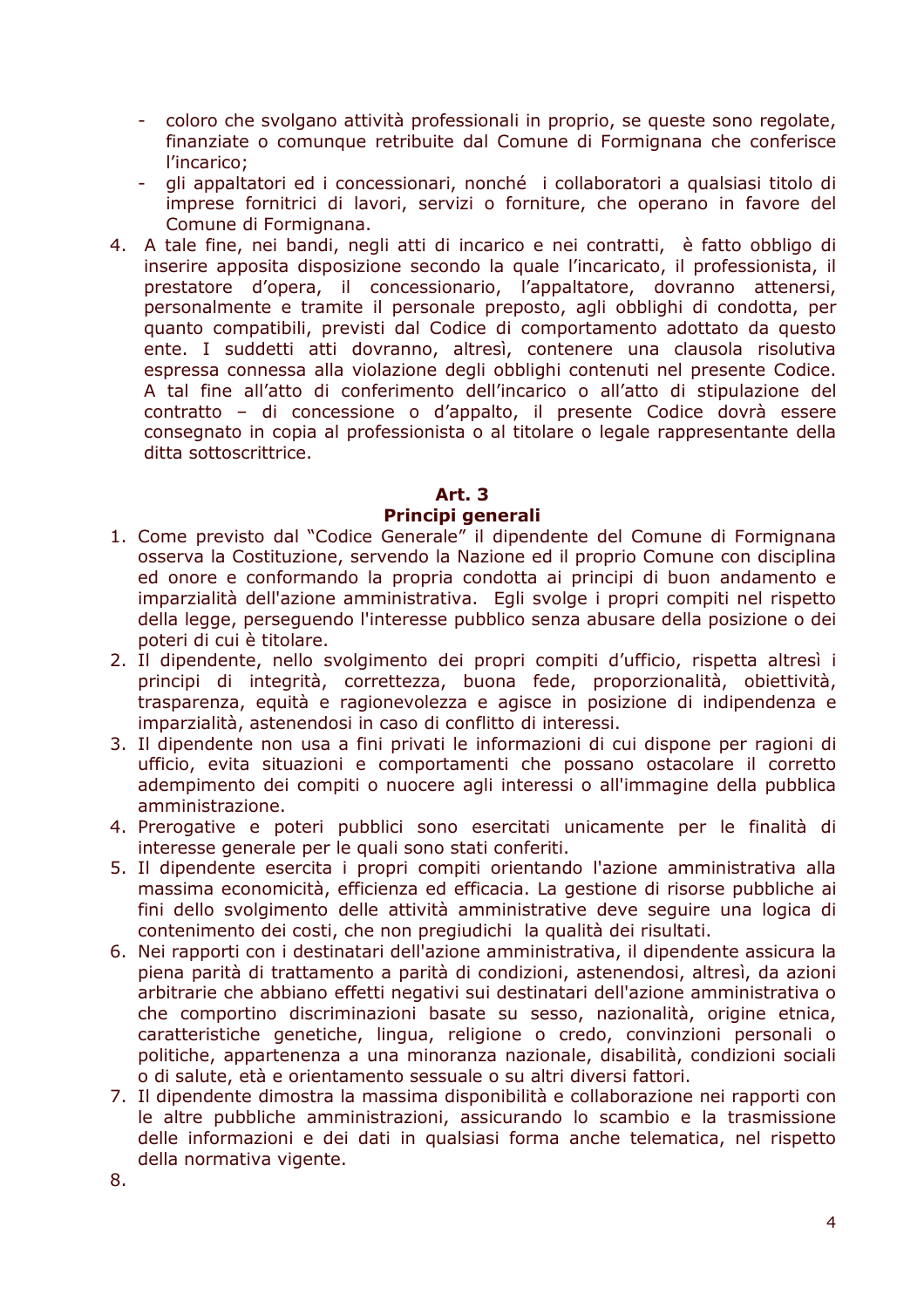## Regali, compensi e altre utilità

- 1. Il dipendente, nell'esercizio delle proprie funzioni, non chiede, né sollecita, né accetta, per sé o per altri, regali o qualunque altre utilità, anche se offerti spontaneamente e di modico valore, comprese le forme di sconto a vantaggio personale.
- 2. In ogni caso, indipendentemente dalla circostanza che il fatto costituisca reato, il dipendente non chiede, né accetta, per sé o per altri, regali o altre utilità, neppure di modico valore, a titolo di corrispettivo per compiere o per aver compiuto un atto del proprio ufficio, da soggetti che possano trarre benefici da decisioni o attività inerenti all'ufficio stesso, né da soggetti nei cui confronti egli è o sta per essere chiamato a svolgere o ad esercitare attività o potestà proprie dell'ufficio ricoperto.
- 3. Il dipendente non accetta, per sé o per altri, da un proprio subordinato, direttamente o indirettamente, regali o altre utilità, salvo quelli d'uso comune nelle normali relazioni di cortesia, di modico valore.
- 4. Il dipendente non offre, direttamente o indirettamente, regali o altre utilità ad un proprio sovraordinato, salvo quelli d'uso comune nelle normali relazioni di cortesia, di modico valore.
- 5. Il dipendente ha il dovere di rifiutare o di restituire il regalo offerto.
- 6. I regali e le altre utilità comunque ricevuti fuori dai casi consentiti dal presente articolo, sono immediatamente messi a disposizione, a cura dello stesso dipendente cui siano pervenuti, dell'Amministrazione e affinché siano restituiti o devoluti fini istituzionali. La decisione circa la destinazione delle regalie ricevute e compete alla Giunta, che potrà assegnare i beni ad Associazioni di volontariato, alla Caritas, alle scuole del territorio o ad enti senza scopo di lucro o, in alternativa, alienarli con procedura ad evidenza pubblica alla quale non potranno partecipare i dipendenti ed i collaboratori del Comune di Formignana ed i loro parenti ed affini sino al secondo grado. La proposta di deliberazione è sottoposta alla Giunta a cura del Responsabile del Servizio al quale appartiene il dipendente destinatario del regalo o altra utilità.
- 7. Il dipendente non accetta incarichi di collaborazione da soggetti privati che abbiano, o abbiano avuto nel biennio precedente, un interesse economico significativo in decisioni o attività inerenti all'ufficio di appartenenza. In particolare sono vietati gli incarichi conferiti da ditte appaltatrici di lavori, forniture o servizi che abbiano ricevuto commesse dal Comune di Formignana e gli incarichi provenienti da professionisti che abbiano svolto un'attività professionale a favore del Comune medesimo.
- 8. Al fine di preservare il prestigio e l'imparzialità dell'Amministrazione ciascun Responsabile di Servizio vigila sulla corretta applicazione delle presenti disposizioni da parte dei collaboratori assegnati al proprio ambito d'attività.

## **Art. 5**

## Partecipazione ad associazioni e organizzazioni

1. Nel rispetto della disciplina vigente del diritto di associazione, il dipendente comunica tempestivamente al Responsabile del Servizio di appartenenza, la propria adesione o appartenenza ad associazioni od organizzazioni, a prescindere dal loro carattere riservato o meno, i cui ambiti di interessi possano interferire con lo svolgimento dell'attività dell'ufficio, ad esclusione dell'adesione a partiti politici. La comunicazione deve essere formalizzata per iscritto entro 30 giorni dall'adesione all'organismo.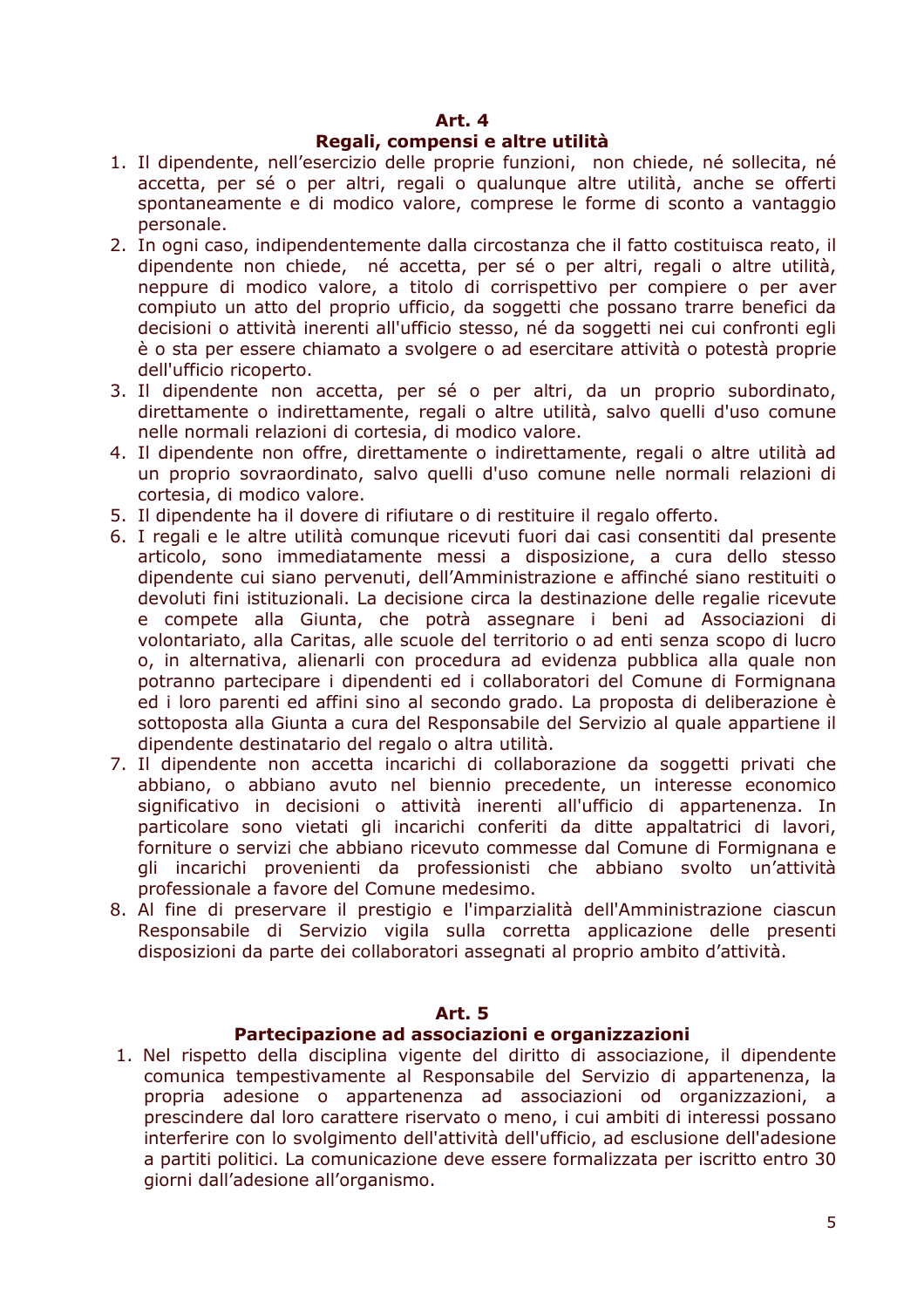- 2. In particolare costituisce oggetto di comunicazione l'adesione ad Associazioni di volontariato operanti in campo sociale, culturale, ricreativo, sportivo, comprese le società ed associazioni sportive dilettantistiche, gli enti di promozione sportiva ed ogni altro organismo che operi nell'ambito del territorio del Comune di Formignana senza scopi lucrativi, i quali collaborino con il Comune per l'erogazione di servizi alla collettività, in virtù del principio di sussidiarietà orizzontale e/o che ricevano contributi per iniziative meritevoli di riconoscimento o patrocini da parte del Comune medesimo o qualunque altra forma di beneficio economico. Sono comprese le Associazioni di volontariato alle quali il Comune conceda, mediante contratti di comodato, la disponibilità di immobili comunali per lo svolgimento delle attività previste dal rispettivo statuto o per stabilirvi la propria sede.
- 3. Il pubblico dipendente non costringe altri dipendenti ad aderire ad associazioni od organizzazioni, né esercita pressioni a tale fine, promettendo vantaggi o prospettando svantaggi di carriera.

#### Comunicazione degli interessi finanziari e obbligo di astensione in caso di conflitti d'interesse

1. Fermi restando gli obblighi di trasparenza previsti da leggi o regolamenti, il dipendente, all'atto dell'assegnazione all'ufficio o a seguito della nomina quale responsabile di procedimento, informa per iscritto il Responsabile del Servizio di assegnazione, di tutti i rapporti, diretti o indiretti, di collaborazione con soggetti privati in qualungue modo retribuiti, che lo stesso abbia o abbia avuto negli ultimi tre anni, precisando:

a) se in prima persona o suoi parenti o affini entro il secondo grado, il coniuge o il convivente abbiano ancora rapporti finanziari con il soggetto con cui ha avuto i predetti rapporti di collaborazione:

b) se tali rapporti siano intercorsi o intercorrano con soggetti che abbiano interessi in attività o decisioni inerenti all'ufficio, limitatamente alle pratiche a lui affidate.

- 2. Il dipendente si astiene dal prendere decisioni o svolgere attività inerenti alle sue mansioni in situazioni di conflitto, anche potenziale, di interessi, con:
	- interessi propri, del coniuge, di conviventi, di parenti ed affini entro il secondo grado;
	- interessi di persone con le quali egli abbia rapporti di frequentazione  $\Delta \sim 10^4$ abituale:
	- interessi di soggetti od organizzazioni con cui egli o il coniuge abbia causa  $\omega_{\rm{eff}}$ pendente o grave inimicizia o rapporti di credito o debito significativi;
	- interessi di Associazioni di volontariato operanti in campo sociale,  $\omega_{\rm{eff}}$ culturale, ricreativo, sportivo, comprese le società ed associazioni sportive dilettantistiche, gli enti di promozione sportiva ed ogni altro organismo che operi nell'ambito del territorio del Comune di Formignana senza scopi lucrativi:
	- interessi di soggetti od organizzazioni di cui sia tutore, curatore, procuratore o agente, ovvero di enti, associazioni anche non riconosciute, comitati, società o stabilimenti di cui sia amministratore o gerente o dirigente, laddove la normativa lo consenta.
- 3. Il dipendente si astiene in ogni altro caso in cui esistano gravi ragioni di convenienza.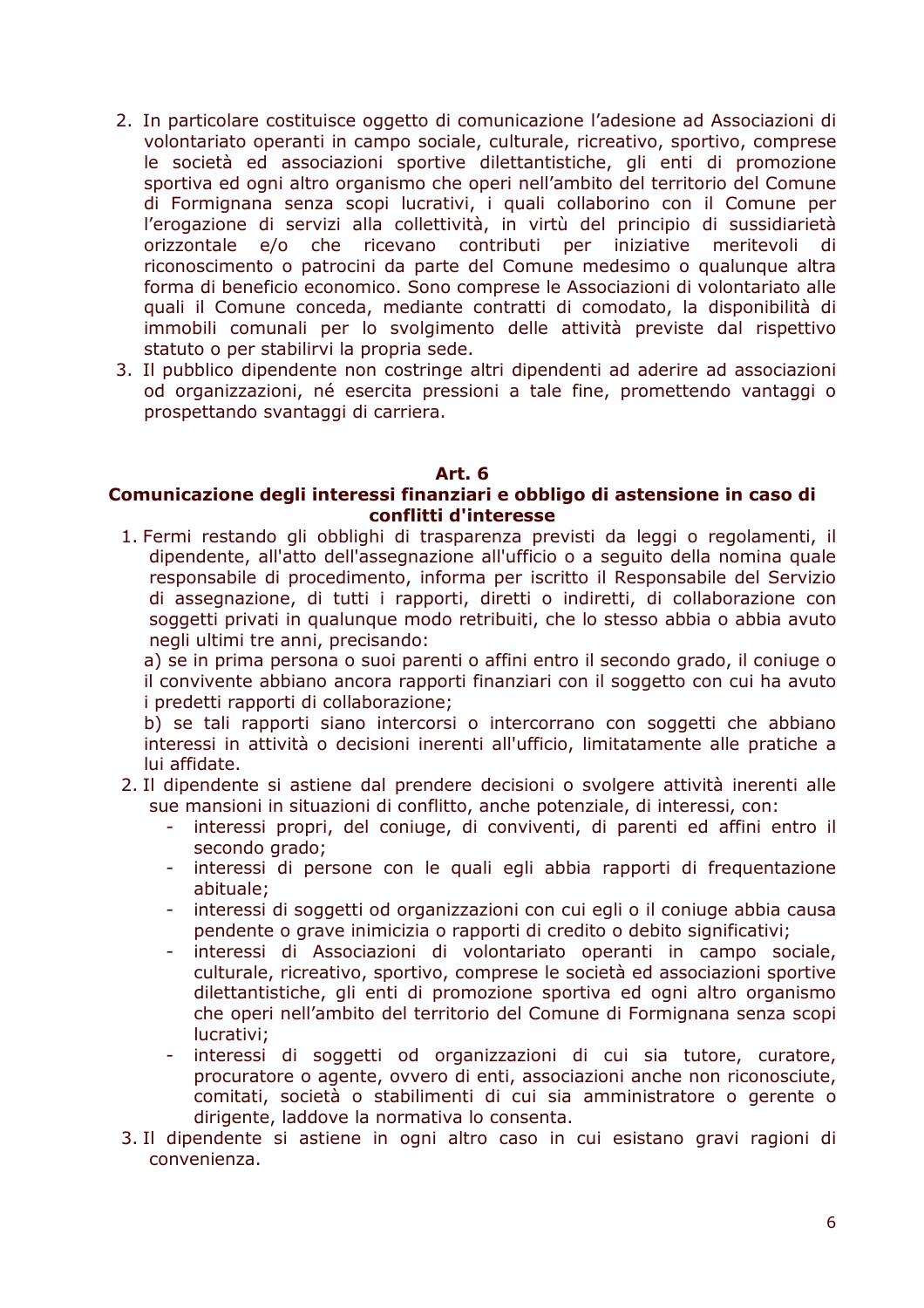- 4. Il conflitto può riguardare interessi di qualsiasi natura, anche non patrimoniali, come quelli derivanti dall'intento di voler assecondare pressioni politiche, sindacali o dei superiori gerarchici.
- 5. La situazione di conflitto può sussistere sia con ditte potenzialmente appaltatrici o che svolgono lavori, servizi o forniture a favore del Comune di Formignana, sia con professionisti che abbiano ricevuto incarico dal Comune o che potenzialmente possono collaborare con l'Ente, sia - ancora - con soggetti privati che abbiano interesse in procedimenti gestiti presso l'ufficio di assegnazione del dipendente.

## Obbligo di astensione - procedura

- 1. I Responsabili di procedimento ed i Responsabili di Servizio, accertano, acquisendo le apposite autocertificazione ed effettuando verifiche a campione, l'eventuale sussistenza di rapporti di parentela o affinità esistenti tra i titolari, gli amministratori, i soci e i dipendenti dei soggetti che stipulino con il Comune contratti o che siano interessati a procedimenti di autorizzazione, concessione o erogazione di vantaggi economici ed i dipendenti del Comune di Formignana.
- 2. Nel caso di conflitto di interessi anche potenziale, il dipendente interessato compie apposita segnalazione al Responsabile del Servizio di assegnazione, che provvede ad avocare a sé l'istruttoria o ad affidarla ad altro funzionario competente in materia. Qualora il conflitto d'interessi riguardi il Responsabile di Servizio, egli ha il dovere di segnalarlo al Segretario generale che avoca a sé il provvedimento finale o ne assegna la competenza ad altro funzionario. Del risultato della verifica e della decisione circa l'avocazione occorre dare atto nel fascicolo del dipendente interessato.
- 3. I Responsabili di Servizio, nell'individuazione dei funzionari cui affidare la Responsabilità di procedimento, dovranno tendere ad assicurare - entro i limiti consentiti dalle ridotte risorse umane a disposizione di un Comune inferiore a 5.000 abitanti, qual è Formignana - la rotazione negli ambiti di attività maggiormente esposti al rischio corruzione, basandosi sui seguenti criteri informatori:
	- esclusione di posizioni di conflitto d'interessi (seppur potenziale):
	- alternanza periodica del personale sulle diverse tipologie di procedimento (alternanza oggettiva);

- alternanza del personale, evitando - per quanto possibile - che si concentrino sullo stesso funzionario pratiche riconducibili al medesimo (alternanza soggetto titolare soggettiva), laddove le condizioni organizzative dell'Ente lo consentano:

- distinzione tra ruoli d'amministrazione attiva e di controllo.

## **Art. 8**

## Prevenzione della corruzione

- 1. Il dipendente rispetta le misure necessarie alla prevenzione degli illeciti nell'Amministrazione. In particolare, il dipendente rispetta le prescrizioni contenute nel Piano per la prevenzione della corruzione approvato all'interno del Comune di Formignana.
- 2. Egli presta la massima collaborazione al Responsabile della prevenzione della corruzione e, fermo restando l'obbligo di denuncia all'autorità giudiziaria, segnala al Responsabile eventuali situazioni di illecito nell'amministrazione di cui sia venuto a conoscenza.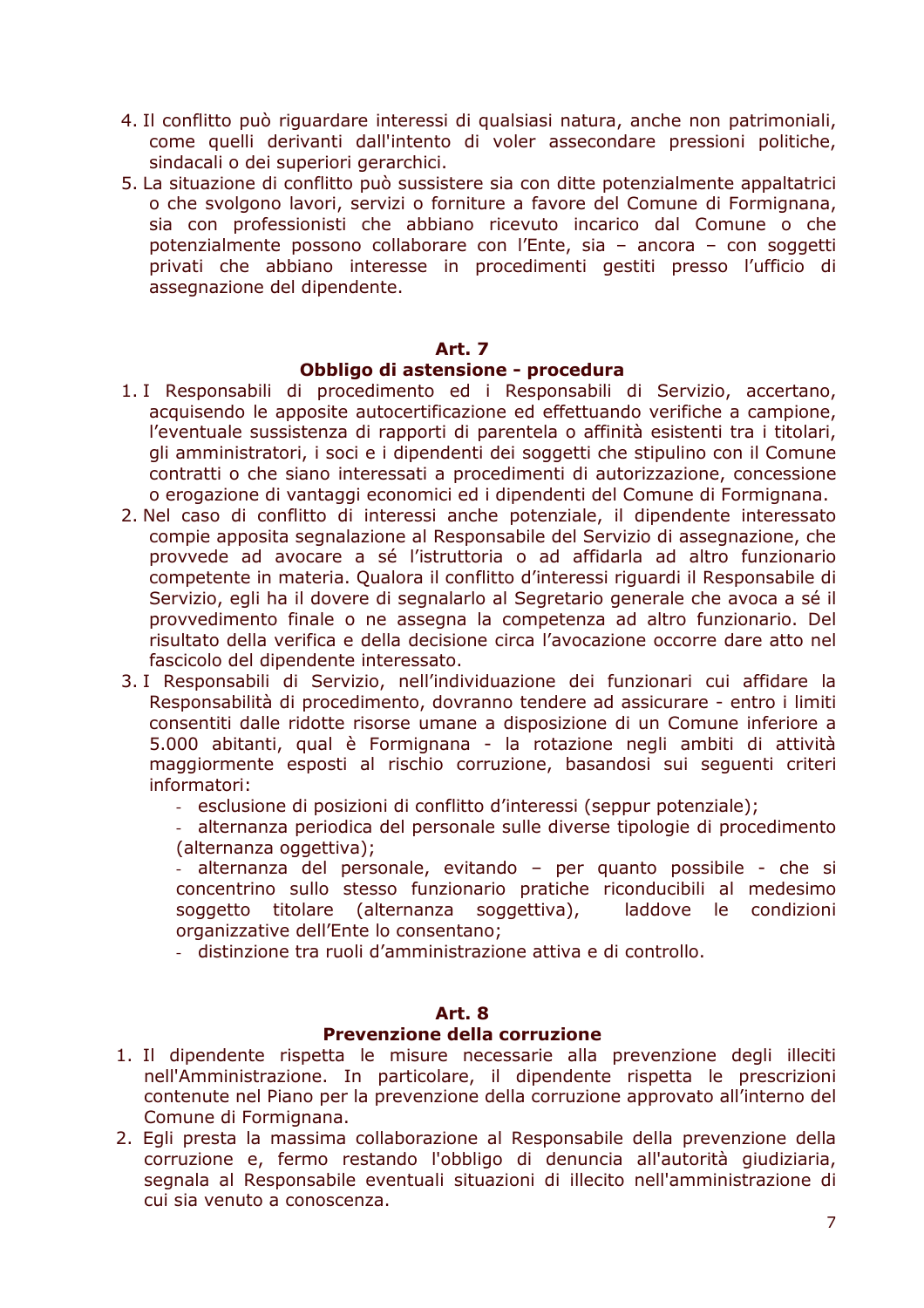- 3. In particolare egli adempie agli obblighi previsti nelle norme del Piano di prevenzione della corruzione dedicate agli "Obblighi di informazione al Responsabile Anticorruzione" (art. 8) ed agli "Gli obblighi della Trasparenza flussi informativi"(art. 10) del "Piano di Prevenzione della Corruzione nel Comune di Formignana (Legge 06 novembre 2012, n. 190) - PRIME MISURE" relativo al triennio 2013/2015 approvato con delibera di Giunta n. 24 del 25/03/2013 e successive modifiche ed integrazioni.
- $4.1e$ segnalazioni al Responsabile Anticorruzione devono riguardare comportamenti che integrino reati contro la Pubblica amministrazione o anche il semplice rischio di incorrere in tali reati da parte di un dipendente comunale.
- 5. Le segnalazioni possono riguardare anche singole situazioni in cui, nel corso dell'attività amministrativa, si riscontri l'abuso,  $da$ parte di **un** dipendente/incaricato comunale, del potere a lui affidato, onde conseguire vantaggi privati (seppur penalmente irrilevanti) o singole situazioni in cui venga in evidenza un malfunzionamento dell'amministrazione, a causa dell'uso a fini privati delle funzioni attribuite al dipendente/incaricato comunale (seppur penalmente irrilevanti).
- 6. Il dipendente che effettua le segnalazioni non può subire misure discriminatorie e la sua identità resta segreta nei limiti definiti dall'art. 54-bis del D.lgs.155/2001. Sarà cura del Responsabile della prevenzione della corruzione e dei componenti dell'Ufficio per i Procedimenti Disciplinari usare la massima discrezione e precauzione nell'attivazione delle misure necessarie a perseguire l'illecito, per proteggere il dipendente che ha effettuato la segnalazione.
- 7. Il destinatario della segnalazione, in particolare, adotta ogni cautela affinché sia tutelato l'anonimato del segnalante. Nell'ambito del procedimento disciplinare, l'identità del segnalante non può essere rilevata senza il suo consenso, sempre che la contestazione dell'addebito disciplinare sia fondata su accertamenti distinti e ulteriori rispetto alla segnalazione. Qualora la contestazione sia fondata, in tutto o in parte, sulla segnalazione, l'identità può essere rivelata ove la sua conoscenza sia assolutamente indispensabile per la difesa dell'incolpato. Tale ultima circostanza può emergere solo a seguito dell'audizione dell'incolpato ovvero dalle memorie difensive che lo stesso produce nel procedimento.
- 8. La denuncia è sottratta all'accesso agli atti previsto dagli articoli 22 e seguenti della Legge 241/1990 e successive modifiche ed integrazioni.
- 9. Le segnalazioni anonime potranno essere prese in considerazione solo se sufficientemente circostanziate e dettagliate.

#### **Art. 9** Trasparenza e tracciabilità

- 1. Il dipendente assicura l'adempimento degli obblighi di trasparenza previsti in capo ai Comuni secondo le disposizioni normative vigenti, prestando la massima collaborazione nell'elaborazione, reperimento e trasmissione dei dati sottoposti all'obbligo di pubblicazione sul sito istituzionale. La tracciabilità dei processi decisionali adottati dai dipendenti deve essere, in tutti i casi, garantita attraverso un adequato supporto documentale, che consenta in ogni momento la replicabilità.
- 2. Il dipendente è tenuto ad osservare i contenuti del Piano Anticorruzione ed, in particolare, la norma rubricata "Gli obblighi della Trasparenza - flussi informativi" dell'art. 10 del "Piano di Prevenzione della Corruzione nel Comune di Formignana (Legge 06 novembre 2012, n. 190) - PRIME MISURE" relativo al triennio 2013/2015 approvato con delibera di Giunta n. 24 del 25/03/2013 e successive modifiche ed integrazioni e le disposizioni del Programma Triennale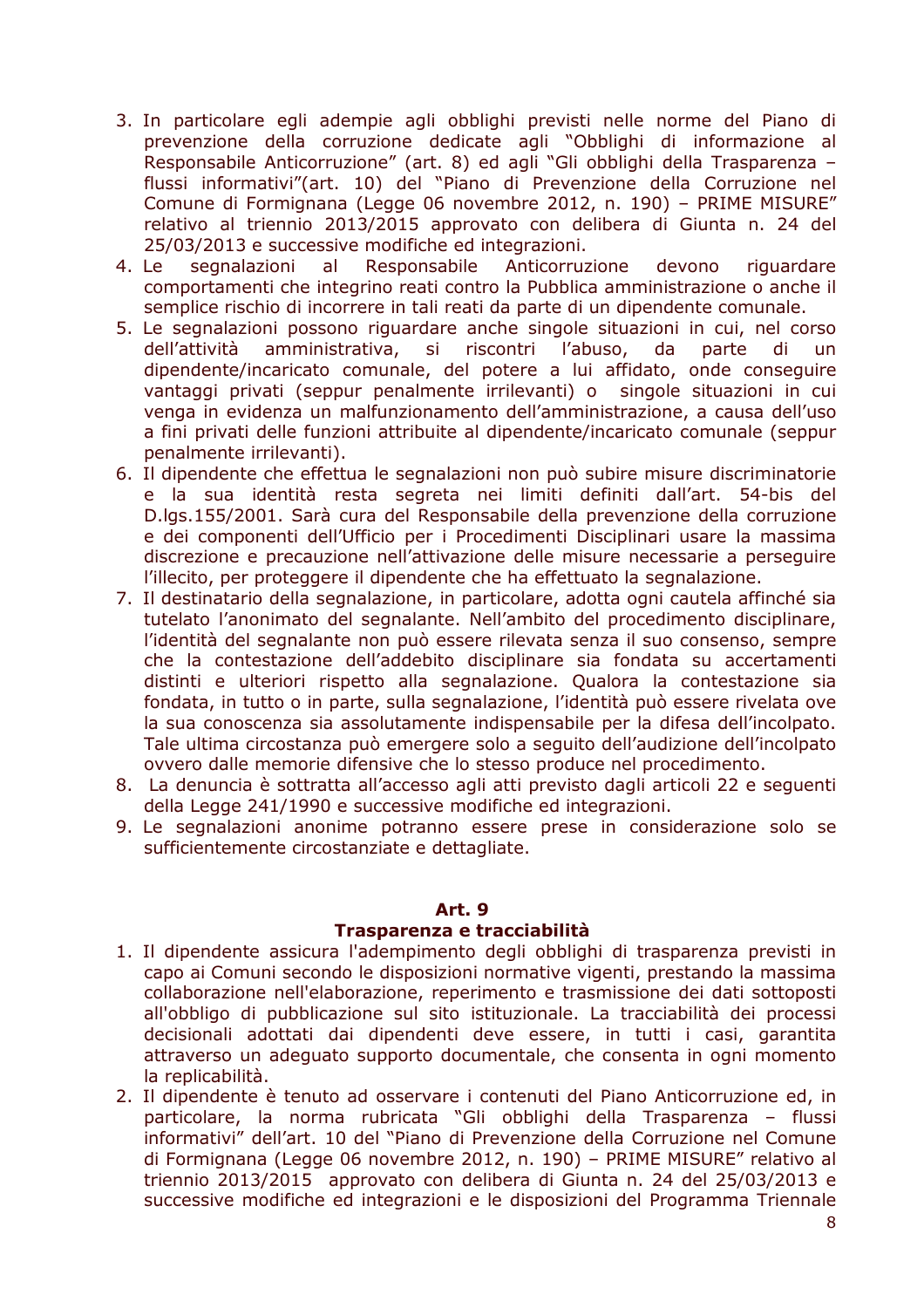della Trasparenza e dell'Integrità approvato con delibera di Giunta n. 45 del 03/09/2012 e successivi aggiornamenti.

3. Mediante l'approvazione del Piano delle Performance, la Giunta assegna annualmente obiettivi in tema di trasparenza ed anticorruzione alle strutture operative dell'ente. Il Responsabile dell'Anticorruzione ed i Responsabili di Servizio del Comune adottano Circolari ed atti organizzativi volti a definire con chiarezza le competenze ed i compiti specifici assegnati a ciascun Responsabile di procedimento, ai fini di assicurare l'ottemperanza agli obblighi di trasparenza e vigilano sulla loro osservanza. Si richiama in proposito l'art. 6 c. 1 lett. d della Legge 241/1990 che dispone quanto segue: il responsabile del procedimento "cura le comunicazioni, le pubblicazioni e le notificazioni".

## **Art. 10**

#### Comportamento nei rapporti privati

- 1. Nei rapporti privati, comprese le relazioni extra lavorative con pubblici ufficiali nell'esercizio delle loro funzioni appartenenti alla stessa o ad altre Pubbliche Amministrazioni, il dipendente non sfrutta, né menziona la posizione che ricopre all'interno del Comune di Formignana per ottenere utilità che non gli spettino e non assume nessun altro comportamento che possa nuocere all'immagine dell'Amministrazione.
- 2. In particolare il dipendente si astiene dall'esprimere valutazioni personali sull'operato dell'Amministrazione, del Segretario generale, dei Responsabili di Servizio o di altri dipendenti del Comune, potenzialmente in grado di denigrarli, screditarli o danneggiarne in qualsiasi modo l'immagine nei confronti dell'esterno. L'astensione da detti comportamenti va rispettata anche nei rapporti tra dipendenti del Comune di Formignana e tra essi e i titolari di cariche politiche, all'interno e fuori del luogo di lavoro. E' fatta salva la tutela dei diritti sindacali.
- 3. Il dipendente deve omettere, altresì, la diffusione di informazioni e notizie attinenti procedimenti in corso, di competenza del Comune di Formignana qualora ciò possa procurare un pregiudizio all'operato del Comune ed all'interesse pubblico dallo stesso perseguito.

### **Art. 11**

#### **Comportamento in servizio**

- 1. Fermo restando il rispetto dei termini del procedimento amministrativo, il dipendente, salvo giustificato motivo, non ritarda né adotta comportamenti tali da far ricadere su altri dipendenti il compimento di attività o l'adozione di decisioni di propria spettanza. Il Responsabile di Servizio, nell'ambito della valutazione della performance individuale, deve tenere conto della negligenza del dipendente che abbia causato ritardi nella conclusione dei procedimenti o, a causa della sua inottemperanza, abbia aggravato i compiti di altri dipendenti, facendo ricadere su di essi il compimento di attività o l'adozione di decisioni di propria spettanza. Il dipendente rispetta ed adempie agli obblighi connessi alla nomina di Responsabile di procedimento da parte del relativo Responsabile di Servizio.
- 2. In caso di dubbio rispetto al riparto di competenza tra i diversi Servizi dell'Ente o tra singoli uffici, il dipendente chiede al Segretario generale di dirimere il conflitto.
- 3. Il dipendente utilizza i permessi di astensione dal lavoro, comunque denominati, nel rispetto delle condizioni previste dalla legge, dai regolamenti e dai contratti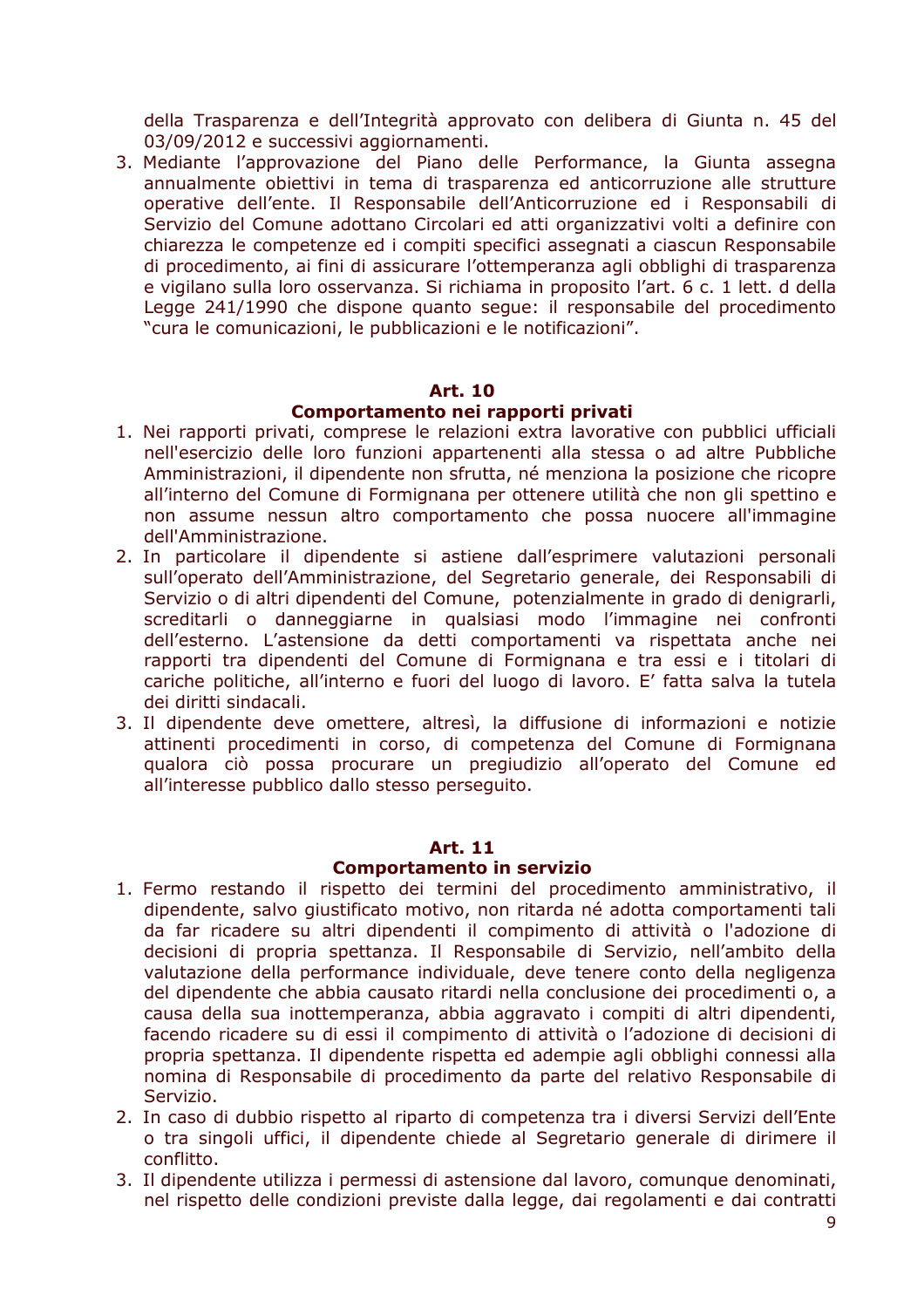collettivi. Egli provvede ad attestare l'inizio e la fine del servizio e l'eventuale pausa pranzo, mediante apposita timbratura.

- 4. Il Responsabile di Servizio controlla, rispetto ai propri collaboratori, che:
- l'utilizzo dei permessi di astensione dal lavoro avvenga effettivamente nel rispetto dei limiti e dei casi previsti dalla legge e dai contratti collettivi di lavoro, evidenziando al dipendente eventuali deviazioni;
- si attengano alle regole sulla corretta timbratura delle presenze, segnalando agli interessati eventuali inosservanze.
- in generale essi si attengano a tutte le regole in materia di orario di lavoro e di servizio.

Il Responsabile di Servizio segnala tempestivamente all'Ufficio per i Procedimenti Disciplinari eventuali anomalie riscontrate.

- 5. Il dipendente utilizza il materiale o le attrezzature di cui dispone per ragioni di ufficio e i servizi telematici e telefonici dell'ufficio esclusivamente per ragioni d'ufficio e usando la dovuta diligenza. Egli si premura di spegnere i macchinari e le luci dei locali al termine della giornata lavorativa e di assicurare la chiusura corretta dell'ingresso nei locali del Municipio o in altri immobili in cui abbia sede l'ufficio.
- 6. Il dipendente utilizza i mezzi di trasporto dell'amministrazione a sua disposizione soltanto per lo svolgimento dei compiti d'ufficio, astenendosi dal trasportare terzi, se non per motivi d'ufficio.

## **Art.12**

#### Rapporti con il pubblico

- 1. Il dipendente in rapporto con il pubblico si fa riconoscere attraverso l'esposizione in modo visibile del badge od altro supporto identificativo messo a disposizione dall'Amministrazione.
- 2. Il dipendente opera con spirito di servizio, correttezza, professionalità, cortesia e disponibilità e, nel rispondere alla corrispondenza, a chiamate telefoniche e ai messaggi di posta elettronica, opera nella maniera più completa e accurata possibile, riportando tutti gli elementi idonei ai fini della propria identificazione, guali l'indicazione del nome, del ruolo ricoperto e dei propri recapiti.
- 3. Qualora non sia competente per posizione rivestita o per materia, indirizza l'interessato al funzionario o ufficio competente della medesima Amministrazione adottando ogni accorgimento utile ad arrecargli il minor disagio possibile.
- 4. Il dipendente, fatte salve le norme sul segreto d'ufficio, fornisce le spiegazioni che gli siano richieste in ordine al comportamento proprio e di altri dipendenti dell'ufficio dei quali ha la responsabilità od il coordinamento, tutelando in ogni caso la relativa credibilità e l'immagine dell'Amministrazione.
- 5. Nella trattazione delle pratiche e nell'assunzione in carico dei procedimenti amministrativi, il dipendente rispetta, salvo diverse esigenze di servizio o diverso ordine di priorità stabilito dall'Amministrazione per ragioni di pubblico interesse, l'ordine cronologico e non rifiuta prestazioni a cui sia tenuto con motivazioni generiche.
- 6. I tempi di risposta alle richieste dei cittadini, devono mantenersi entro i limiti di durata di ciascun procedimento amministrativo stabiliti dalla Legge o da regolamenti comunali. I tempi di conclusione dei procedimenti amministrativi sono costantemente monitorati da parte di ogni singolo Responsabile di per il proprio Servizio, nell'ambito dei tempi medi di procedimento ed in applicazione della normativa in tema di trasparenza (art. 24 comma 2 del D. Lgs.33 del 14/03/2013) . Eventuali scostamenti per superamento del tempo massimo,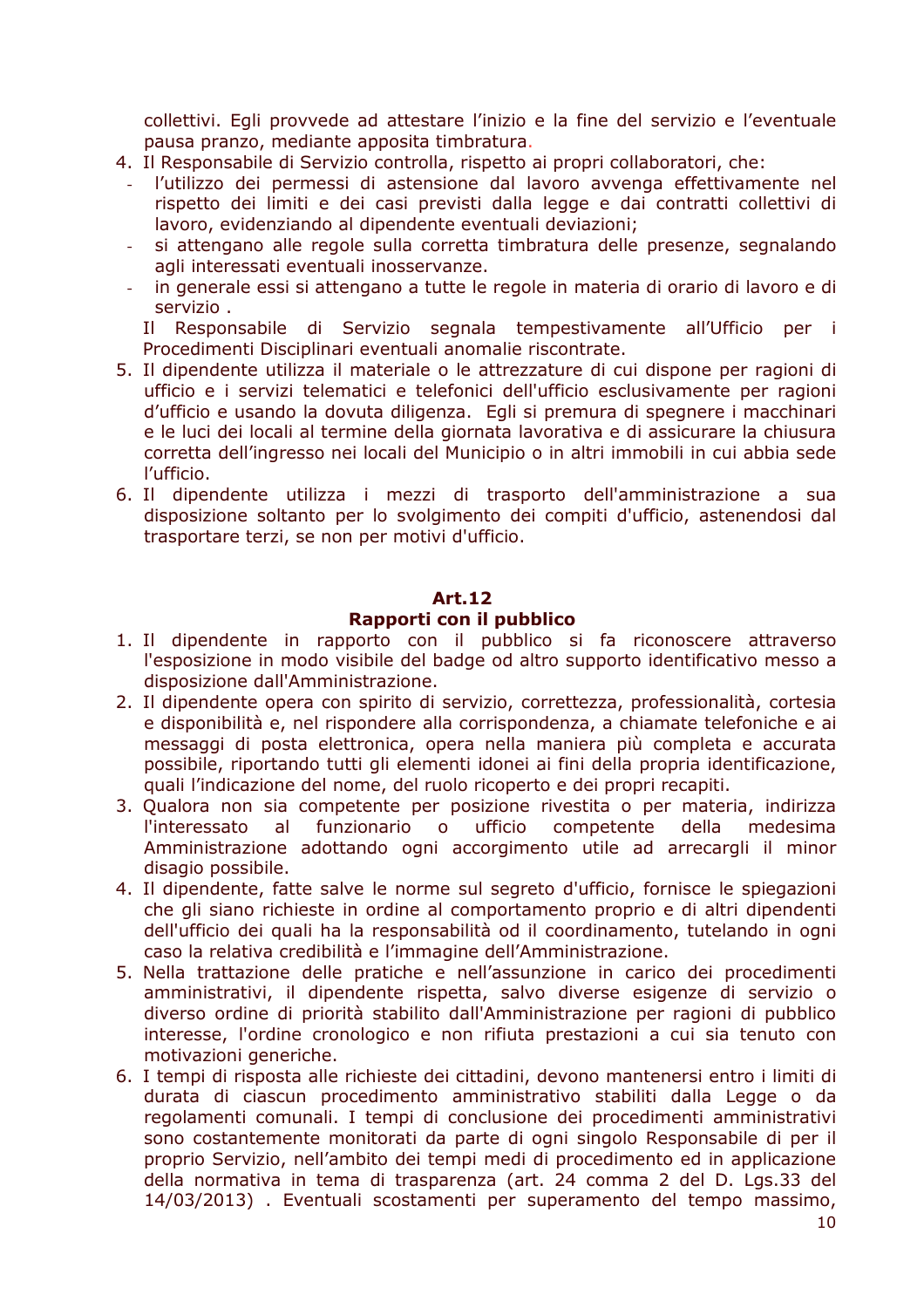ovvero in misura significativa rispetto al tempo medio, devono essere motivati da circostanze oggettive. Analogamente deve avere riscontro oggettivo l'accelerazione dei tempi di procedimento rispetto a quelli ordinari.

- 7. Le risposte a comunicazioni o domande degli utenti, che non comportino l'attivazione di una procedimento amministrativo *stricto senso,* devono essere fornite tempestivamente e comunque non oltre trenta giorni.
- 8. Salvo il diritto di esprimere valutazioni e diffondere informazioni a tutela dei diritti sindacali, il dipendente si astiene da dichiarazioni pubbliche offensive nei confronti dell'Amministrazione, del Segretario generale, dei Responsabili di Servizio e degli altri lavoratori, nonché degli Organi politici. Di particolare gravità sarà considerata la violazione di tale divieto, consumata in luoghi pubblici, nei social network o comunque in rete.
- 9. Il dipendente rispetta gli appuntamenti con i cittadini e risponde senza ritardo ai loro reclami.
- 10.Il dipendente opera al fine di assicurare la continuità del servizio. In caso di assenza improvvisa egli è tenuto a darne comunicazione, prima dell'inizio dell'orario di servizio, al proprio Responsabile ed ai colleghi del Servizio, al fine di assicurare la tempestiva sostituzione.
- 11.Il dipendente che svolge la sua attività lavorativa in uffici che hanno costante o frequente rapporto con il pubblico o che fornisce servizi al pubblico, cura il rispetto degli standard di qualità e di quantità fissati dall'Amministrazione anche nelle apposite carte dei servizi.
- 12.Il dipendente non assume impegni né anticipa l'esito di decisioni o azioni proprie o altrui inerenti all'ufficio, al di fuori dei casi consentiti. Fornisce informazioni e notizie relative ad atti od operazioni amministrative in corso o conclusi, nelle ipotesi previste dalle disposizioni di legge e regolamentari in materia di accesso, informando sempre gli interessati della possibilità di avvalersi anche dell'U.R.P.. Rilascia copie ed estratti di atti o documenti secondo la sua competenza, con le modalità stabilite dalle norme in materia di accesso e dai regolamenti della propria Amministrazione.
- 13.Il dipendente osserva il segreto d'ufficio e la normativa in materia di tutela e trattamento dei dati personali e, qualora sia richiesto oralmente di fornire informazioni, atti, documenti non accessibili in quanto tutelati dal segreto d'ufficio o dalle disposizioni in materia di dati personali, informa il richiedente dei motivi che ostano all'accoglimento della richiesta. Qualora non sia competente a provvedere in merito alla richiesta cura, sulla base delle disposizioni interne, che la stessa venga inoltrata all'ufficio competente della medesima amministrazione.

## **Art. 13**

## Disposizioni particolari per i Responsabili di Servizio incaricati di Posizione **Organizzativa**

- 1. Ferma restando l'applicazione delle altre disposizioni del Codice, le norme del presente articolo si applicano ai Responsabili di Servizio incaricati di Posizione Organizzativa, ivi compresi i titolari di incarico ai sensi dell'articolo 110 del decreto legislativo 18 agosto 2000, n. 267, nonché ai soggetti operanti negli uffici di diretta collaborazione delle autorità politiche.
- 2. Il Responsabile di Servizio svolge con diligenza le funzioni ad esso spettanti in base all'atto di conferimento dell'incarico, persegue gli obiettivi assegnati annualmente dalla Giunta mediante il Piano delle Performance e dal Sindaco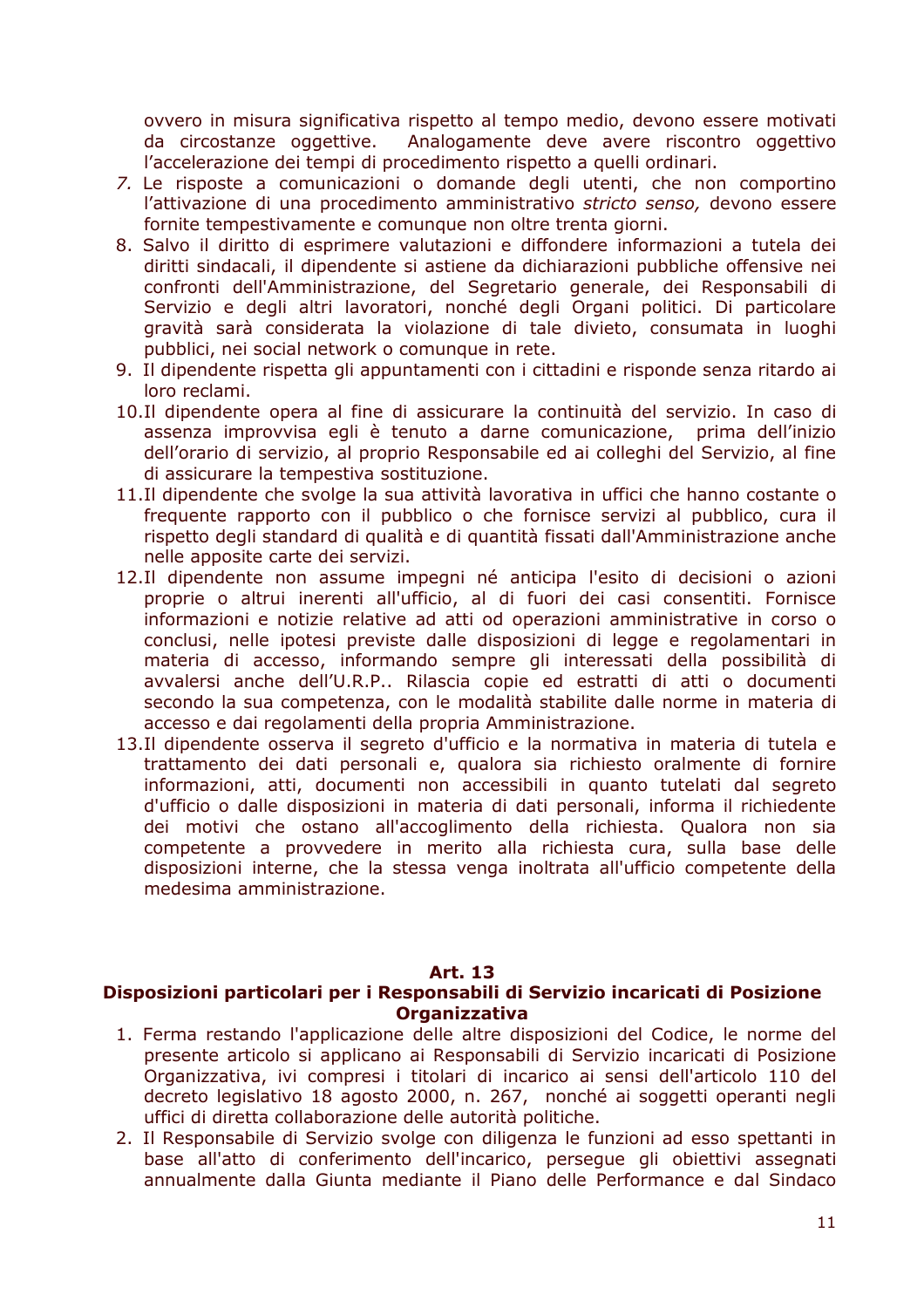con specifici atti ed adotta un comportamento organizzativo adequato per l'assolvimento dell'incarico.

- 3. Il Responsabile di Servizio, prima di assumere le sue funzioni, comunica all'Amministrazione, mediante rilascio di un'autocertificazione indirizzata al Settore Risorse Umane, le partecipazioni azionarie e gli altri interessi finanziari che possano porlo in conflitto di interessi con la funzione pubblica che svolge e dichiara se ha parenti e affini entro il secondo grado, coniuge o convivente che esercitano attività politiche, professionali o economiche che li pongano in contatti frequenti con l'ufficio che dovrà dirigere o che siano coinvolti nelle decisioni o nelle attività inerenti all'ufficio.
- 4. Il Responsabile di Servizio fornisce all'atto di assunzione dell'incarico e, successivamente,  $\mathsf{a}$ cadenza annuale, al Settore Risorse Umane, un'autocertificazione resa ai sensi del D. Lgs. n. 39 dell'08/04/2013 in materia di incompatibilità ed inconferibilità di cariche ed incarichi, nella quale, oltre a rendere noti quali altri incarichi ricopre, dichiara:

- Di non essere stato condannato, anche con sentenza non passata in giudicato, per uno dei reati previsti dal capo I del titolo II del libro secondo del codice penale, ne' per uno dei reati previsti dall'art. 3, comma 7, della legge 27/3/2001 n. 97 e di non avere subito per i suddetti reati una sentenza di applicazione della pena ex art. 444 del codice di procedura penale (art. 3 d.lgs.  $39/2013$ :

- Di non avere svolto nei due anni precedenti, incarichi e di non avere ricoperto cariche in enti di diritto privato finanziati dall'ente che conferisce l'incarico e di non avere svolto in proprio attività professionali regolate, finanziate o retribuite dall'ente che conferisce l'incarico (art. 4 e 9 d.lgs. 39/2013);

- Di non essere stato nei 2 anni precedenti e di non esserlo al momento di conferimento dell'incarico componente della Giunta e del Consiglio dell'ente che conferisce l'incarico, né di altro ente locale appartenente alla stessa Regione, né della Regione medesima e di non essere stato presidente o amministratore delegato di enti di diritto privato in controllo pubblico (art. 7 d.lgs. 39/2013).

- 5. Il Responsabile di Servizio fornisce puntualmente le informazioni sulla propria situazione patrimoniale e le dichiarazioni annuali dei redditi soggetti all'imposta sui redditi delle persone fisiche previste dalla legge, annualmente, su richiesta del Settore Risorse Umane.
- 6. Il Responsabile di Servizio assume atteggiamenti leali e trasparenti e adotta un comportamento esemplare ed imparziale nei rapporti con i colleghi, i collaboratori e i destinatari dell'azione amministrativa. Egli cura, altresì, che le risorse assegnate al suo ufficio siano utilizzate per finalità esclusivamente istituzionali e, in nessun caso, per esigenze personali.
- 7. Il Responsabile di Servizio cura, compatibilmente con le risorse disponibili, il benessere organizzativo nella struttura a cui è preposto, favorendo l'instaurarsi di rapporti cordiali e rispettosi tra i collaboratori ed assume iniziative finalizzate alla circolazione delle informazioni, alla formazione e all'aggiornamento del personale, all'inclusione e alla valorizzazione delle differenze di genere, di età e di condizioni personali.
- 8. Il Responsabile di Servizio assegna compiti e responsabilità ai propri collaboratori mediante una Determinazione avente contenuto organizzativo ed assegna l'istruttoria delle pratiche ai Responsabili di procedimento, sulla base di un'equa ripartizione del carico di lavoro, tenendo conto delle capacità, delle attitudini e della professionalità del personale a sua disposizione, oltre che del relativo inquadramento professionale. Il Responsabile di Servizio affida gli incarichi di Responsabile di procedimento ai propri collaboratori in possesso dei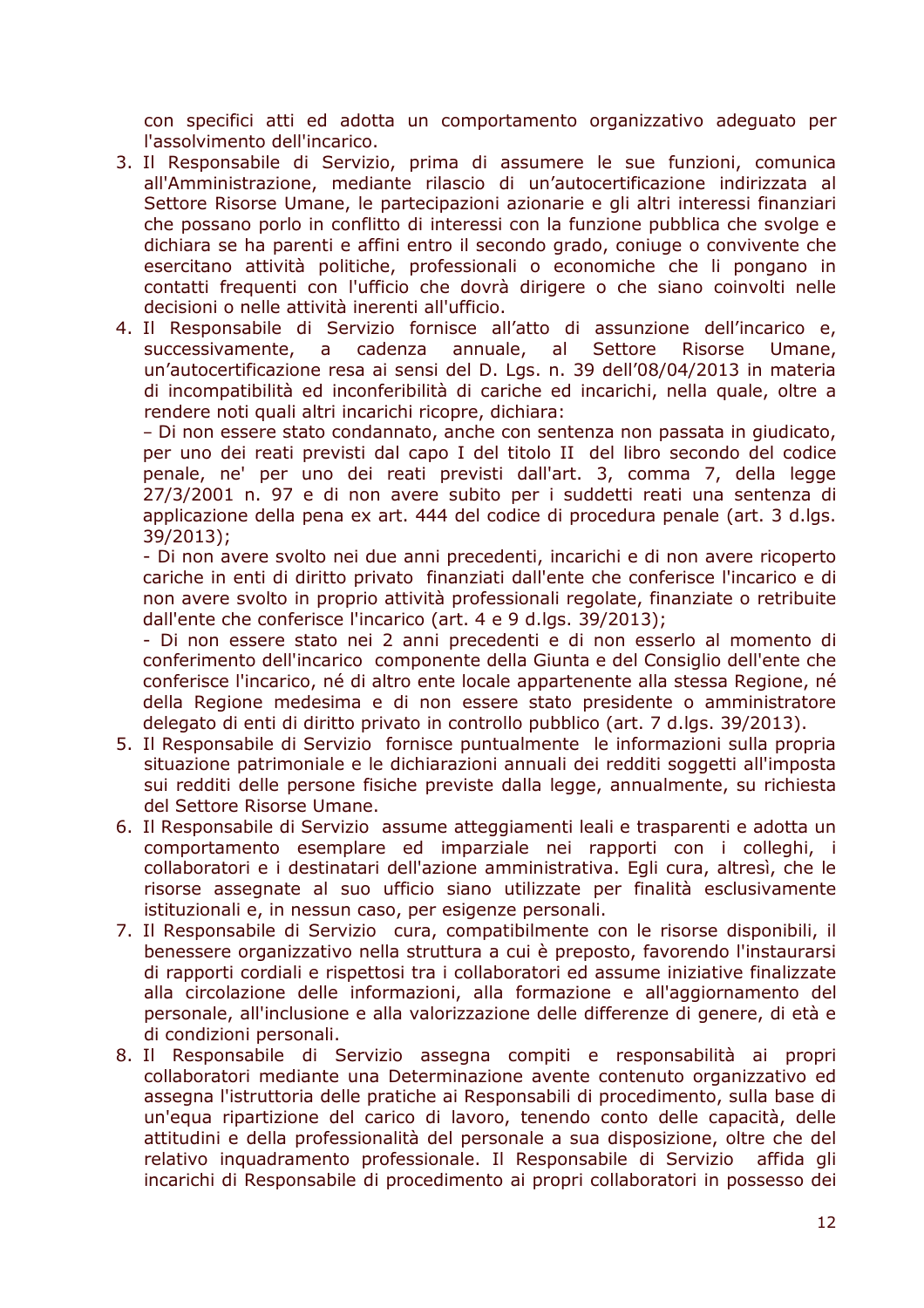necessari requisiti di ordine professionale, rispettando, per quanto possibile il criterio della rotazione.

- 9. Il Responsabile di Servizio svolge la valutazione del personale assegnato alla struttura cui è preposto, applicando le regole del "Sistema di misurazione e valutazione delle performance" adottato presso l'Ente, con imparzialità, obiettività e rispettando le indicazioni ed i tempi prescritti.
- 10.Il Responsabile di Servizio intraprende con tempestività le iniziative necessarie ove venga a conoscenza di un illecito. In particolare egli vigila, avvalendosi del Servizio ispettivo o assumendo proprie iniziative, l'osservanza da parte dei propri collaboratori delle norme in tema di divieto di cumulo di impieghi e incarichi di lavoro, al fine di evitare pratiche non consentite di "doppio lavoro".
- 11. Egli attiva e conclude, se competente, il procedimento disciplinare, ovvero segnala tempestivamente l'illecito all'Ufficio per i Procedimenti Disciplinari, prestando, ove richiesta, la propria collaborazione e provvede ad inoltrare tempestiva denuncia all'autorità giudiziaria penale o segnalazione alla Corte dei conti per le rispettive competenze.
- 12. Nel caso in cui riceva segnalazione di un illecito da parte di un dipendente, adotta ogni cautela di legge affinché sia tutelato il segnalante e non sia indebitamente rilevata la sua identità nel procedimento disciplinare, ai sensi dell'articolo 54-bis del decreto legislativo n. 165 del 2001.
- 13.Il Responsabile di Servizio, nei limiti delle sue possibilità, evita che notizie non rispondenti al vero quanto all'organizzazione, all'attività e ai dipendenti pubblici possano diffondersi.
- 14. Favorisce la diffusione della conoscenza di buone prassi e buoni esempi al fine di rafforzare il senso di fiducia nei confronti dell'amministrazione e promuove la cultura della trasparenza e dell'anticorruzione tra i propri collaboratori, anche mediante idonee iniziative formative.

## **Art. 14**

## Contratti ed altri atti negoziali

- 1. Nella conclusione di accordi e negozi e nella stipulazione di contratti per conto dell'Amministrazione, nonché nella fase di esecuzione degli stessi, il dipendente non ricorre a mediazione di terzi, né corrisponde o promette ad alcuno utilità a titolo di intermediazione, né per facilitare o aver facilitato la conclusione o l'esecuzione del contratto. Il presente comma non si applica ai casi in cui l'amministrazione abbia deciso di ricorrere all'attività di intermediazione professionale.
- 2. Il dipendente non conclude, per conto dell'Amministrazione, contratti di appalto, fornitura, servizio, finanziamento o assicurazione con imprese con le quali abbia stipulato contratti a titolo privato o ricevuto altre utilità nel biennio precedente, ad eccezione di quelli conclusi ai sensi dell'articolo 1342 del codice civile. Nel caso in cui l'Amministrazione concluda contratti di appalto, fornitura, servizio, finanziamento o assicurazione, con imprese con le quali il dipendente abbia concluso contratti a titolo privato o ricevuto altre utilità nel biennio precedente, questi si astiene dal partecipare all'adozione delle decisioni ed alle attività relative all'esecuzione del contratto, redigendo verbale scritto di tale astensione da conservare agli atti dell'ufficio.
- 3. Il dipendente che conclude accordi o negozi ovvero stipula contratti a titolo privato, ad eccezione di quelli conclusi ai sensi dell'articolo 1342 del codice civile, con persone fisiche o giuridiche private con le quali abbia concluso, nel biennio precedente, contratti di appalto, fornitura, servizio, finanziamento ed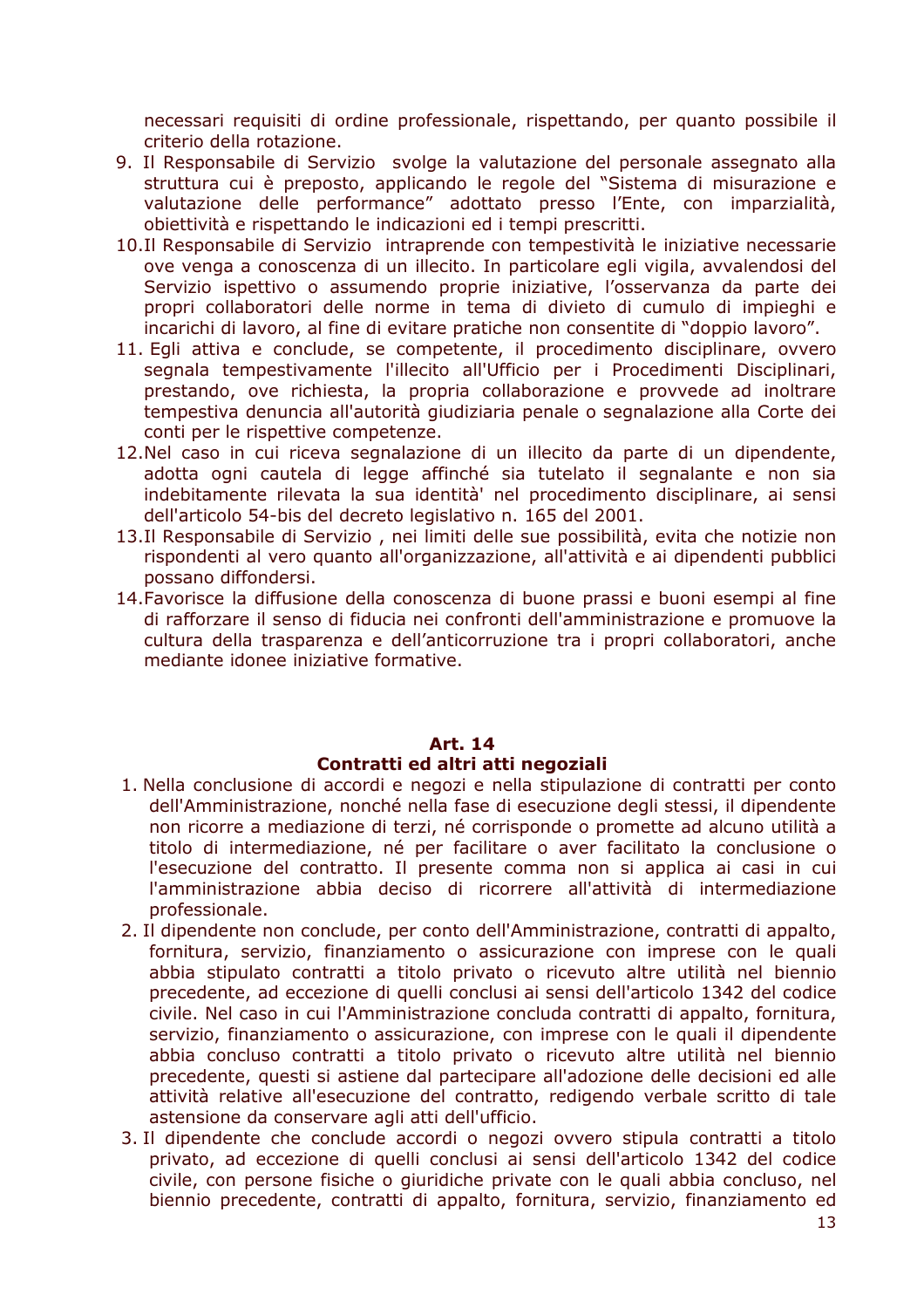assicurazione, per conto dell'Amministrazione, ne informa per iscritto il dirigente dell'ufficio.

- 4. Se nelle situazioni di cui ai commi 2 e 3 si trova il Responsabile di Servizio, questi informa per iscritto il Responsabile dell'Anticorruzione.
- 5. Il dipendente che riceva, da persone fisiche o giuridiche partecipanti a procedure negoziali nelle quali sia parte l'Amministrazione, rimostranze orali o scritte sull'operato dell'ufficio o su quello dei propri collaboratori, ne informa immediatamente, di regola per iscritto, il proprio Responsabile di Servizio.
- 6. Si rinvia, inoltre, alle specifiche norme contenute nel "Piano di Prevenzione della Corruzione nel Comune di Formignana (Legge 06 novembre 2012, n. 190) - PRIME MISURE" relativo al triennio 2013/2015 approvato con delibera di Giunta n. 24 del 25/03/2013 e successive modifiche ed integrazioni, art. 6 "Introduzione di misure in materia di formazione, attuazione e controllo delle decisioni - Protocolli e procedure speciali" per quanto riguarda le procedure da sequire per evitare il rischio di corruzione in materia di gestione dei contratti pubblici.

## **Art. 15**

#### Vigilanza, monitoraggio e attività formative

- 1. Ai sensi dell'articolo 54, comma 6, del decreto legislativo 30 marzo 2001, n. 165, vigilano sull'applicazione del Codice Generale e del presente Codice i Responsabili di ciascun Servizio, il Responsabile dell'Anticorruzione, l'Ufficio per i Procedimenti Disciplinari e l'Organismo Interno di Valutazione/Nucleo di valutazione.
- 2. L'Ufficio per i Procedimenti Disciplinari, oltre alle funzioni disciplinari di cui all'articolo 55-bis e seguenti del decreto legislativo n. 165 del 2001, cura l'aggiornamento del presente Codice di comportamento in collaborazione con il Responsabile dell'Anticorruzione.
- 3. Il Responsabile della prevenzione della corruzione cura la diffusione della conoscenza dei codici di comportamento dell'amministrazione, mediante l'affissione nella bacheca del Comune di Formignana, l'invio tramite e-mail a tutti i propri dipendenti ed attraverso iniziative formative organizzate all'interno dell'ente. Assicura, inoltre, il monitoraggio annuale sulla loro attuazione avvalendosi delle relazioni dei Responsabili di Servizio e dell'Ufficio per i Procedimenti Disciplinari, nonché del Settore Risorse Umane, ai sensi dell'articolo 54, comma 7, del decreto legislativo n. 165 del 2001. Assicura la pubblicazione del Codice e della Relazione accompagnatoria, nonché dei relativi aggiornamenti sul sito istituzionale del Comune e l'invio all'Autorità nazionale anticorruzione, di cui all'articolo 1, comma 2, della legge 6 novembre 2012, n. 190. Ai fini dello svolgimento delle attività previste dal presente articolo, l'Ufficio per i Procedimenti Disciplinari opera in raccordo con il Responsabile della prevenzione di cui all'articolo 1, comma 7, della legge n. 190 del 2012.
- 4. L'Ufficio per i Procedimenti Disciplinari esamina le segnalazioni di violazione dei Codici di comportamento, la raccolta delle condotte illecite accertate e sanzionate, assicurando le garanzie di cui all'articolo 54-bis del decreto legislativo n. 165 del 2001. Ai fini dell'attivazione del procedimento disciplinare per violazione dei codici di comportamento, l'Ufficio per i Procedimenti Disciplinari può chiedere all'Autorità nazionale anticorruzione parere facoltativo secondo quanto stabilito dall'articolo 1, comma 2, lettera d), della legge n. 190 del 2012.